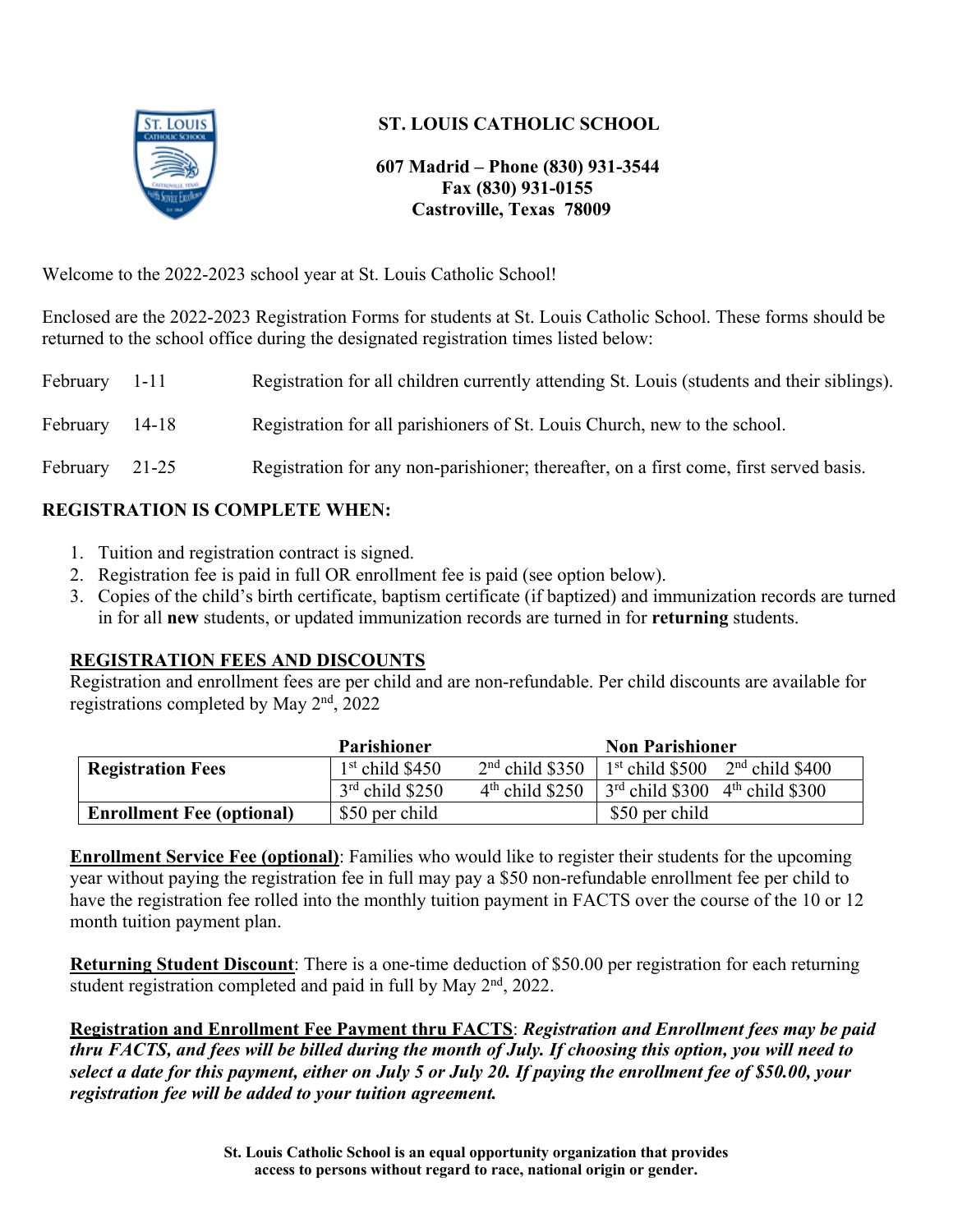### **TUITION**

### **PRE-KINDER (3K AND 4K)** 8:00 A.M. – 3:15 P.M.

| *Parishioner    | $$540.00(10$ Payments)  | $\pm$ \$450.00 (12 Payments)         | \$5400/year |
|-----------------|-------------------------|--------------------------------------|-------------|
| Non-Parishioner | $$560.00 (10$ Payments) | $\frac{1}{2}$ \$467.00 (12 Payments) | \$5600/year |

### **KINDER THROUGH 5th** 8:00 A.M. - 3:15 P.M.

| *Parishioner    | $$405.00(10$ Payments)                                      | $\frac{1}{2}$ \$337.50 (12 Payments) | \$4050/year |
|-----------------|-------------------------------------------------------------|--------------------------------------|-------------|
| Non-Parishioner | $$425.00(10~\text{Payments})$ $$355.00(12~\text{Payments})$ |                                      | \$4250/year |

### **DISCOUNTS**

The first child pays full tuition. A \$30 per month reduction will apply for the second child, a \$40 per month reduction for the third child, and a \$50 per month reduction for each additional child.

There will be a \$150 discount on your tuition for each child that enrolls upon your referral.

*\*PARISHIONER: To be classified as a registered, contributing, participating parishioner the parish records should reflect a minimum monthly contribution of \$20.00. Payments must be made by using church envelopes or checks. Parishioners' contribution patterns will be analyzed monthly to determine that the family is on pace*  to achieve at least the minimum annual contribution level. If not, the school account will be changed to the *non-parishioner rate. Notification and updates will be quarterly as reported to SLCS by the parish.*

### **STEWARDSHIP**

Stewardship is defined as "the practice of considering and treating all things, the earth and one's own life (time, talent, and treasure) as belonging to God and oneself as the manager, or "steward". 1 Peter 4:10 states that "As each one has received a gift, use it to serve one another as good stewards of God's varied grace."

A stewardship program has been implemented to help with our fundraising efforts. This program requires each family to commit to twenty hours of service per year. These service hours can be fulfilled by either volunteering 20 hours, or donating \$20.00 per hour (\$30.00 non-parishioner).

| <b>STEWARDSHIP</b> | Parishioner |           | Non Parishioner   Buyout — Parishioner | <b>Buyout Non-Parishioners</b> |
|--------------------|-------------|-----------|----------------------------------------|--------------------------------|
| Family (20 hours)  | \$20/hour   | \$30/hour | \$400                                  | \$600                          |
| Single (10 hours)  | \$20/hour   | \$30/hour | \$200                                  | \$300                          |

### **ADMISSION REQUIREMENTS**

A child must have reached the age of three on or before September 1<sup>st</sup> to be eligible for 3K (Pre-Kindergarten). The child must be potty-trained.

A child must have reached the age of four on or before September 1<sup>st</sup> to be eligible for 4K (Pre-Kindergarten). The child must be potty-trained.

A child must have reached the age five on or before September  $1<sup>st</sup>$  to be eligible for Kindergarten. A child is eligible for admission into Grade 1 if he or she has reached the age of six on or before September 1<sup>st</sup>. **There are no exceptions**

The availability of a class in each grade level (PK through 5th) and its subsequent size are dependent upon a minimum number of registrations per grade level being reached.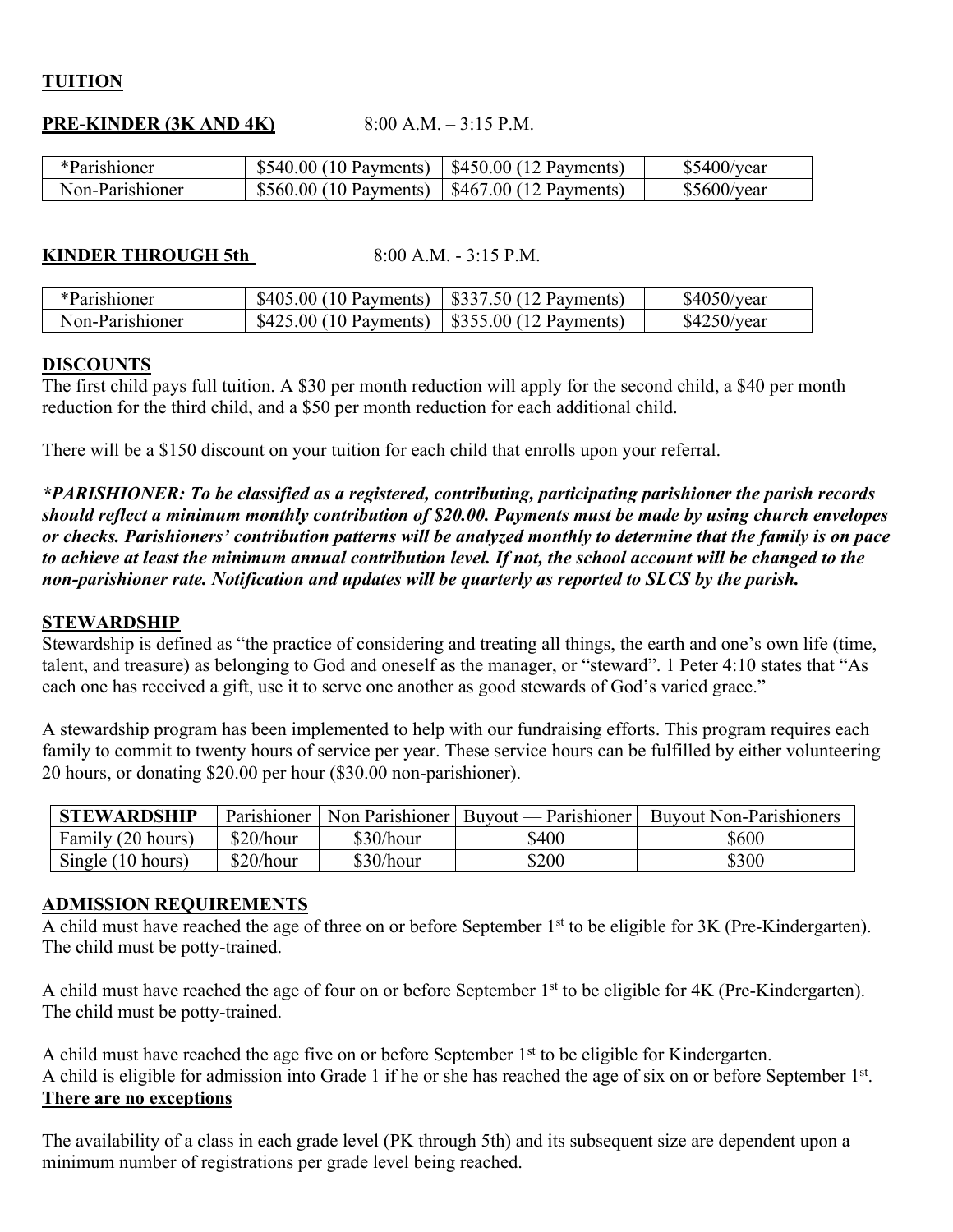

# **2022-2023 Extended Day Care Program**

| STUDENT NAME | <b>GRADE</b> |
|--------------|--------------|
| PARENT NAME  |              |

BEFORE & AFTER SCHOOL CARE is offered for students from 6:30 A.M. through 6:00 P.M. on school days. Students dropped off after 7:30 A.M. do not need to be enrolled in *before* school care.

Fees reflect monthly charges which guarantee a student's place (Non -refundable). Snacks are provided for after school care only. Payments for before and after school care start on **August 1** and are as follows:

# **PRE-KINDERGARTEN (3K AND 4K) THRU 5TH**

|                | <b>TIMES OF ATTENDANCE</b>                 |             | <b>TOTAL HOURS   COST PER MONTH</b> | <b>CHECK ONE</b> |
|----------------|--------------------------------------------|-------------|-------------------------------------|------------------|
| ALL DAY        | 6:30 A.M - 7:30 A.M & 3:30 P.M. – 6:00 P.M | 3.5 HOURS   | \$315.00                            |                  |
| P.M. CARE ONLY | 3:30 P.M. $-6:00$ P.M.                     | 2.5 HOURS   | \$225.00                            |                  |
| A.M CARE ONLY  | 6:30 A.M $- 7:30$ A.M                      | <b>HOUR</b> | \$90.00                             |                  |

I will not need before/after school care services for my child

## DROP-IN CARE: Billed at **\$5.00/hour (Any portion of an hour).**

**EDC Discount** for 2 or more students is \$ 25.00 per month.

**\*\*** If your student is picked up after 6:00 pm, the charge is \$1.00 per minute.

## **Registration and Enrollment Fee Payment Option** (Please Circle One)

Payment Option: *Registration Fee* **OR** *Enrollment Fee*

Date to be billed on FACTS: *July 5th* **OR** *July 20th*

# **Tuition Payment Plan Option**:

Preference of 10 or 12 month payment plan in FACTS (Please Circle One)

*10-month OR 12-month*

I agree to the following options I have checked.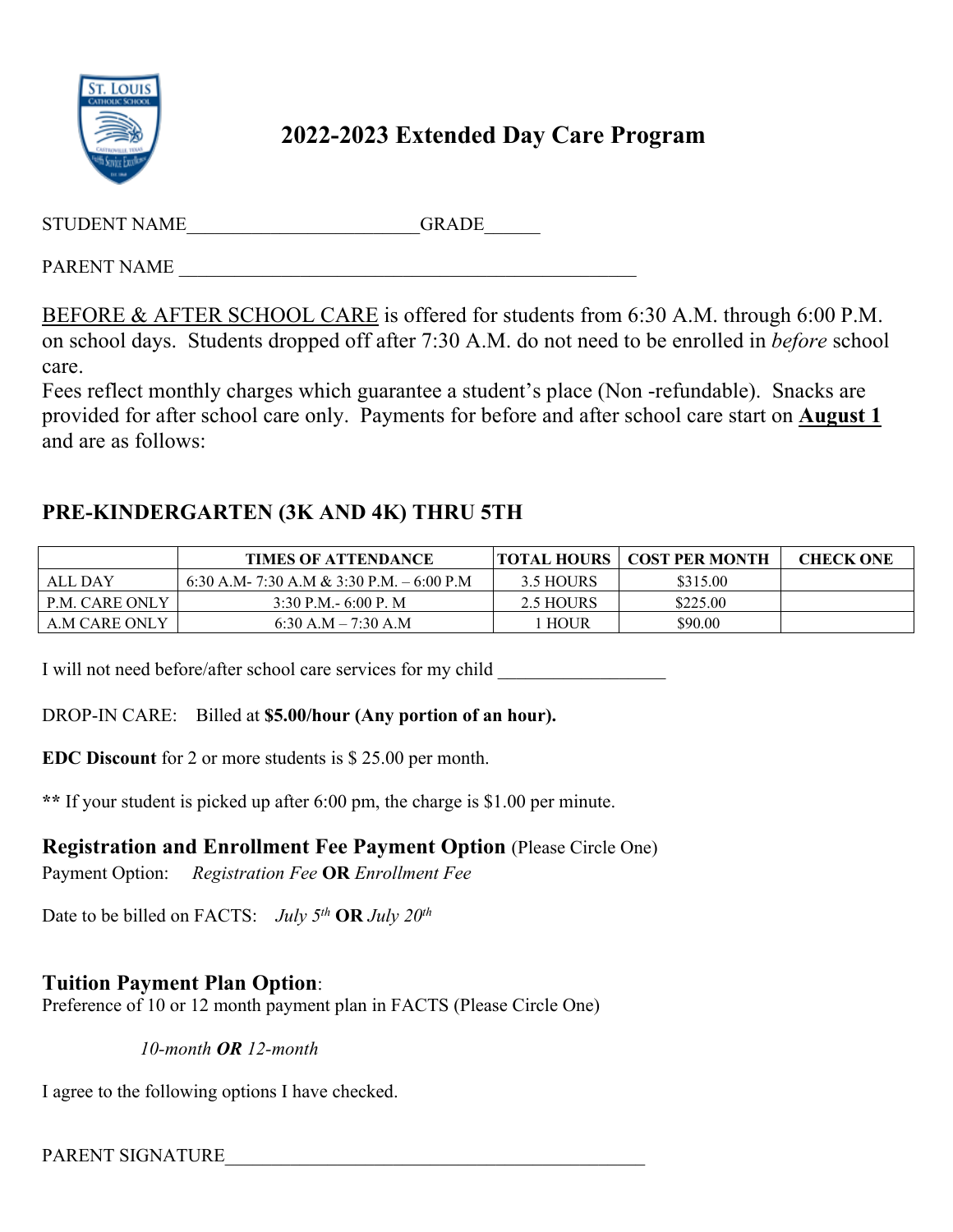*For Office Use Only*:  $Short$  *Record \_\_\_ Birth Certificate \_\_\_ Baptism (if applicable) Cash Check Online*

#### **SAINT LOUIS CATHOLIC SCHOOL (SLCS)**

#### **ARCHDIOCESE OF SAN ANTONIO TUITION AND REGISTRATION**

#### **CONTRACT 2022-2023**

**STUDENT'S NAME:\_\_\_\_\_\_\_\_\_\_\_\_\_\_\_\_\_\_\_\_\_\_\_\_\_\_\_\_\_ GRADE\_\_\_\_\_\_\_\_\_**

**ADDRESS: \_\_\_\_\_\_\_\_\_\_\_\_\_\_\_\_\_\_\_\_\_\_\_\_\_ CITY & STATE: \_\_\_\_\_\_\_\_\_\_\_\_\_\_\_\_\_**

**ZIP: \_\_\_\_\_\_\_\_ PHONE: \_\_\_\_\_\_\_\_\_\_\_\_\_\_\_\_\_\_\_\_\_\_\_\_**

This tuition contract must be signed along with all fees submitted to the front office of St. Louis Catholic School. Your child is considered registered upon receipt of this signed contract, full registration fees paid, and birth certificate and immunization records by May 28, 2022.

- All policies and mandates within SLCS Handbook are applied and agreed to by the undersigned.
- Tuition payments will be made according to the 10-month or 12-month plan offered by the FACTS online collection agency for SLCS. In case of an emergency, contact the school accountant five days prior to your scheduled payment in order to stop withdrawal of funds without a \$30.00 penalty.
	- A Pre-Kinder (3K-4K) Parishioner tuition is \$5400 for the first child, \$300 less for the second child per year, \$400 less for the third child per year and \$500 less for each additional child per year. Pre-Kinder (3K & 4K) Non-Parishioner tuition is \$5600 for the first child, \$300 less for the second child, \$400 less for the third child and \$500 less for each additional child.
	- Kinder-5<sup>th</sup> grade Parishioner tuition is \$4050 for the first child and \$300 less for second child, \$400 less for third child and \$500 less for each additional child per year. Non-parishioner tuition is \$4250 for the first child and \$300.00 less for the second child, \$400.00 less for the third child and \$500 less for each additional child per year. The nonrefundable and refundable registration fees as listed in our Handbook are separate from tuition.
- Students whose accounts are in arrears on the opening day of the school year will not be admitted.
- Students whose accounts are in arrears at the end of the first semester, will not be readmitted the following quarter until all due amounts are paid in full.
- All accounts must be settled before transcripts and other reports will be released, and, in the case of fifth graders, diplomas presented at a graduation ceremony.
- Any other arrangements must be made with the business office in writing and approved by the principal.
- Stewardship hours (family-20 hours; single- 10 hours) will be completed by May 31, 2023, or buyout option applied.

| Principal        | Date |
|------------------|------|
|                  |      |
| Parent Signature | Date |

**\*St. Louis Catholic School reserves the right to change policies and procedures as outlined in the SLCS Handbook and this tuition contract.**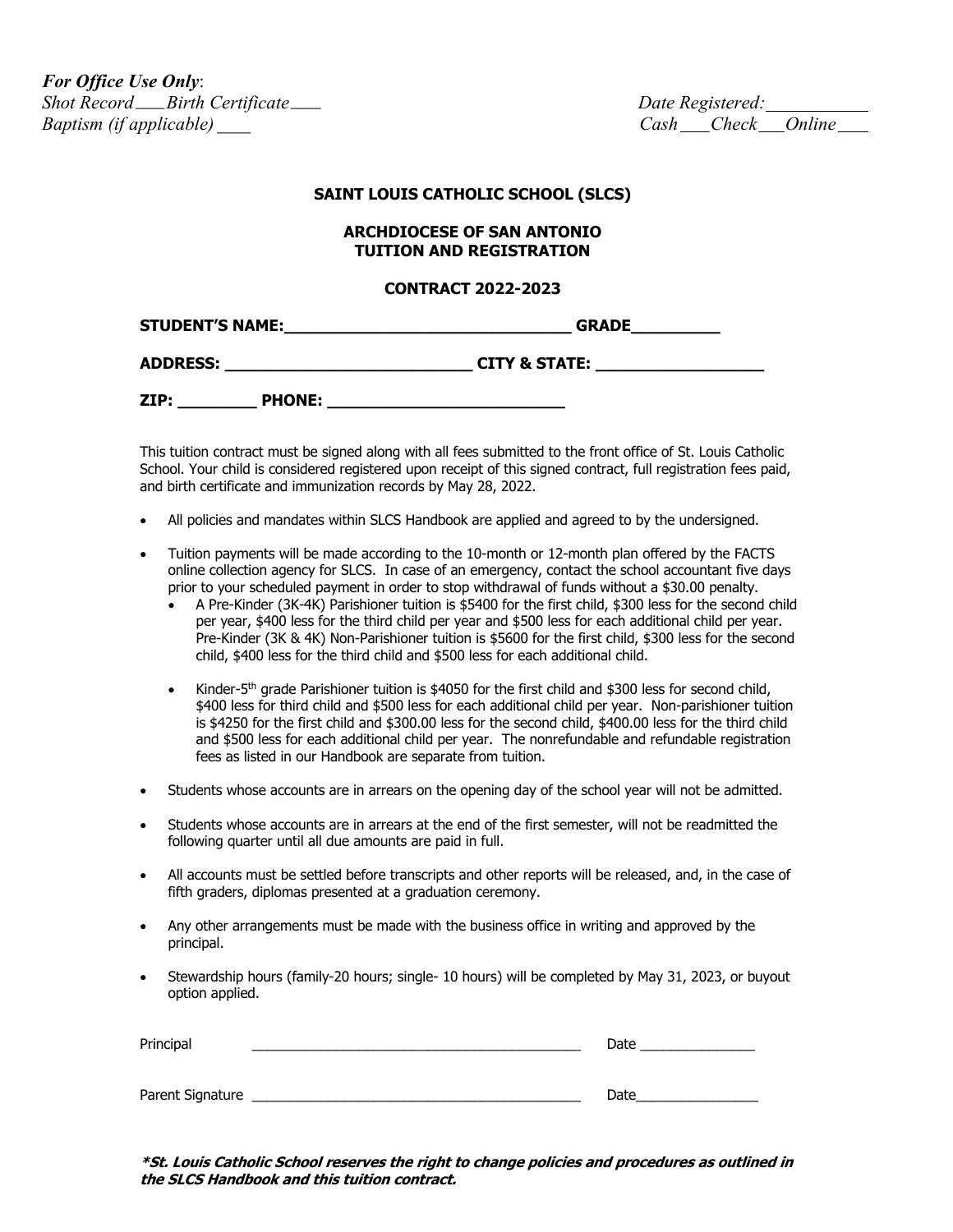

# **STUDENT HEALTH FORM**

**School Year:** 2022-2023 (

| <b>Grade:</b> |  |  |  |
|---------------|--|--|--|
|               |  |  |  |

| <b>Student's Name:</b> | Date of Birth: | <b>Gender:</b> $M/F$ |
|------------------------|----------------|----------------------|
|                        |                |                      |

**Primary Address:** 

It is the Texas Catholic Conference of Bishops policy that every student in a Catholic School in the State of Texas be immunized against vaccine preventable diseases caused by infectious agents in accordance with the immunization schedule adopted by the Texas Department of State Health Services. Immunizations are not in conflict with the Catholic faith. Conscientious objections or waivers, which may be permissible for attendance in public schools, do NOT qualify as an excuse in Catholic Schools in Texas (Atty Gen.Op. GA-0402)

Children will be screened as set forth by the Texas Department of State Health Services for hearing, vision, scoliosis, and acanthosis nigricans. The school follows the required screening schedule from the State of Texas.

### **WHERE CAN PARENTS/GUARDIANS BE REACHED?**

| Is any person legally restrained from picking up this child? Yes/No                                    |
|--------------------------------------------------------------------------------------------------------|
| If yes, please give a brief description of the restrictions in the space below and a copy of the legal |
|                                                                                                        |
|                                                                                                        |

 $\mathcal{L}_\mathcal{L} = \{ \mathcal{L}_\mathcal{L} = \{ \mathcal{L}_\mathcal{L} = \{ \mathcal{L}_\mathcal{L} = \{ \mathcal{L}_\mathcal{L} = \{ \mathcal{L}_\mathcal{L} = \{ \mathcal{L}_\mathcal{L} = \{ \mathcal{L}_\mathcal{L} = \{ \mathcal{L}_\mathcal{L} = \{ \mathcal{L}_\mathcal{L} = \{ \mathcal{L}_\mathcal{L} = \{ \mathcal{L}_\mathcal{L} = \{ \mathcal{L}_\mathcal{L} = \{ \mathcal{L}_\mathcal{L} = \{ \mathcal{L}_\mathcal{$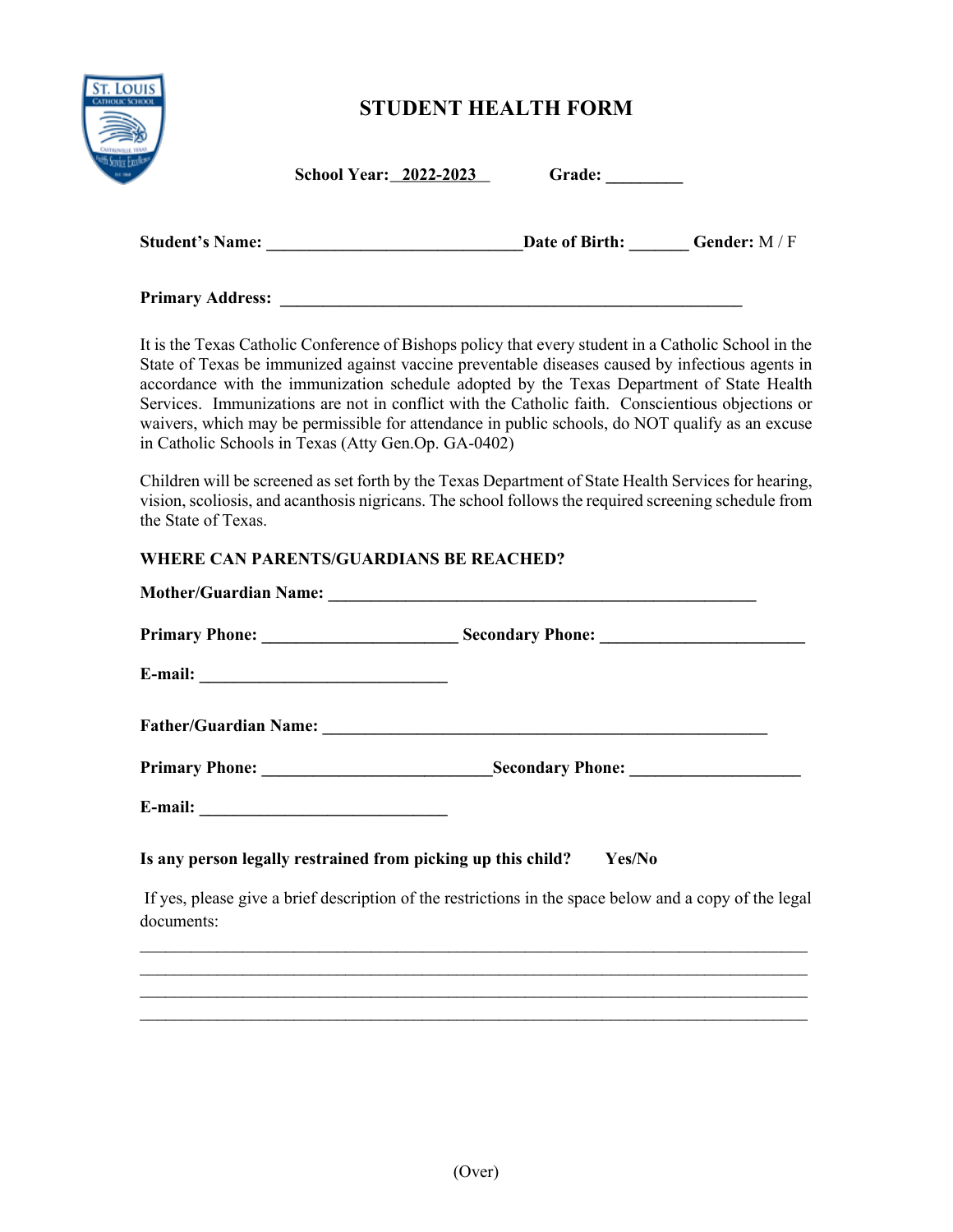### **STUDENT HEALTH FORM CONT'D**

| Check an inut apply<br><b>CONDITION</b> | Moderate | <b>Severe</b> | <b>COMMENTS</b> |  |  |
|-----------------------------------------|----------|---------------|-----------------|--|--|
| Allergy - Drug/Other                    |          |               |                 |  |  |
| Asthma                                  |          |               |                 |  |  |
| Accident or Illness**                   |          |               |                 |  |  |
| <b>Blood Disorder</b>                   |          |               |                 |  |  |
| Cardiac Disease/Problem                 |          |               |                 |  |  |
| Chicken Pox (date required)             |          |               |                 |  |  |
| <b>Congenital Deformity</b>             |          |               |                 |  |  |
| <b>Diabetes</b>                         |          |               |                 |  |  |
| <b>Hearing Loss</b>                     |          |               |                 |  |  |
| Hypertension                            |          |               |                 |  |  |
| Neurological Disorder                   |          |               |                 |  |  |
| Otitis Media (Ear Infection)            |          |               |                 |  |  |
| Seizure Disorder (Epilepsy)**           |          |               |                 |  |  |
| Surgery - Serious**                     |          |               |                 |  |  |
| <b>Urinary Problem</b>                  |          |               |                 |  |  |
| <b>Vision Loss</b>                      |          |               |                 |  |  |
| <b>INJURIES</b>                         |          |               |                 |  |  |
| Head**                                  |          |               |                 |  |  |
| Back**                                  |          |               |                 |  |  |
| <b>OTHER:</b>                           |          |               |                 |  |  |

### *Check all that apply*

\*\* Details required, please use COMMENTS section.

### **List all medications (prescription, over-the counter, and herbal) that your child**

#### **takes regularly:**

**Primary Physician's Name: \_\_\_\_\_\_\_\_\_\_\_\_\_\_\_\_\_\_\_\_\_\_\_\_ Phone: \_\_\_\_\_\_\_\_\_\_\_\_\_\_\_**

### **Hospital Preference:** \_\_\_\_\_\_\_\_\_\_\_\_\_\_\_\_\_\_\_\_\_\_\_\_\_\_\_\_\_\_\_\_\_\_\_\_\_\_\_\_\_\_\_\_

In the case of accident or illness, I request the school contact me. If the school is unable to reach me, the school has permission to take whatever action they deem necessary for the health and welfare of my child in the event of an emergency. I give permission for release of information on this form for confidential use in meeting my child's health and educational needs in school.

 $\mathcal{L}_\text{max} = \mathcal{L}_\text{max} = \mathcal{L}_\text{max} = \mathcal{L}_\text{max} = \mathcal{L}_\text{max} = \mathcal{L}_\text{max} = \mathcal{L}_\text{max} = \mathcal{L}_\text{max} = \mathcal{L}_\text{max} = \mathcal{L}_\text{max} = \mathcal{L}_\text{max} = \mathcal{L}_\text{max} = \mathcal{L}_\text{max} = \mathcal{L}_\text{max} = \mathcal{L}_\text{max} = \mathcal{L}_\text{max} = \mathcal{L}_\text{max} = \mathcal{L}_\text{max} = \mathcal{$ 

| <b>Parent/Guardian Signature:</b> |  | Date: |
|-----------------------------------|--|-------|
|-----------------------------------|--|-------|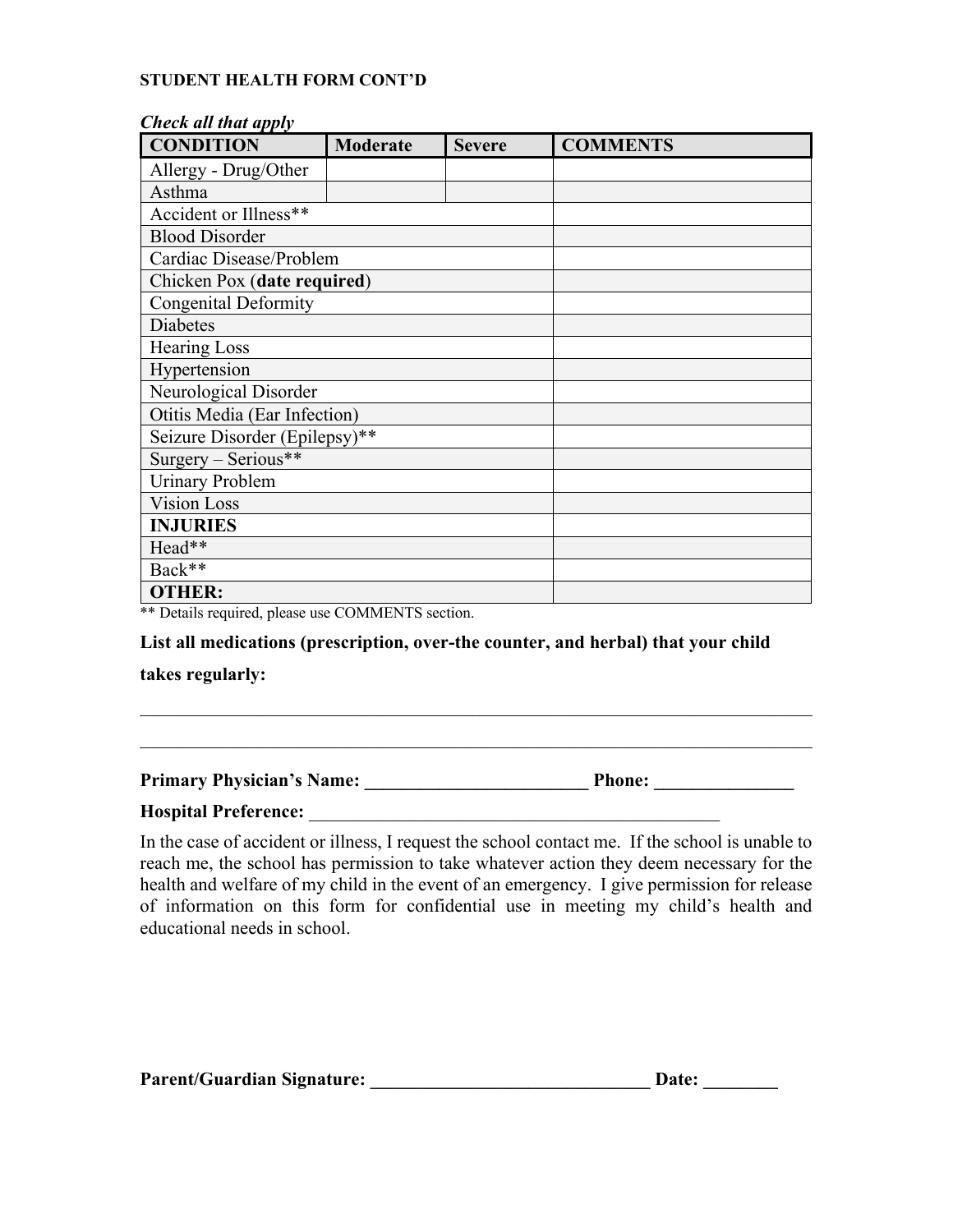

### **REGISTRATION FORM- New Student 2022-2023**

| Student's Name                                         |                        |                 | Sex: $\Box M \Box F$                                                                                                                                     | Date of Birth: |
|--------------------------------------------------------|------------------------|-----------------|----------------------------------------------------------------------------------------------------------------------------------------------------------|----------------|
|                                                        | Last                   | First           | Middle                                                                                                                                                   |                |
| Home Address                                           |                        | Street/P.O. Box |                                                                                                                                                          |                |
|                                                        |                        |                 | Zip<br>City, State                                                                                                                                       |                |
|                                                        |                        |                 |                                                                                                                                                          |                |
|                                                        |                        |                 | U. S. Citizen: $\Box$ Yes $\Box$ No IF no, citizen of $\Box$ Language Spoken at Home: $\Box$                                                             |                |
| Ethnicity (Mark Only One)<br>$\Box$ Hispanic or Latino | Not Hispanic or Latino |                 | Race (Mark Only One)<br>American Indian or Alaska Nat<br>Asian<br><b>Black or African American</b><br>Native Hawaiian or Other Pacific Islander<br>White |                |
|                                                        |                        |                 |                                                                                                                                                          |                |
| Has your child received:                               |                        |                 | Sacrament of Baptism? $\Box$ Yes $\Box$ No Reconciliation? $\Box$ Yes $\Box$ No<br>First Communion? $\Box$ Yes $\Box$ No                                 |                |
|                                                        |                        |                 | Are your currently contributing members of St. Louis Parish? $\Box$ Yes (at least \$20 monthly)<br>$\Box$ No                                             |                |
|                                                        |                        |                 | How did you hear about SLCS?                                                                                                                             |                |
| Grade last completed                                   |                        |                 | School last attended                                                                                                                                     |                |

(Over)